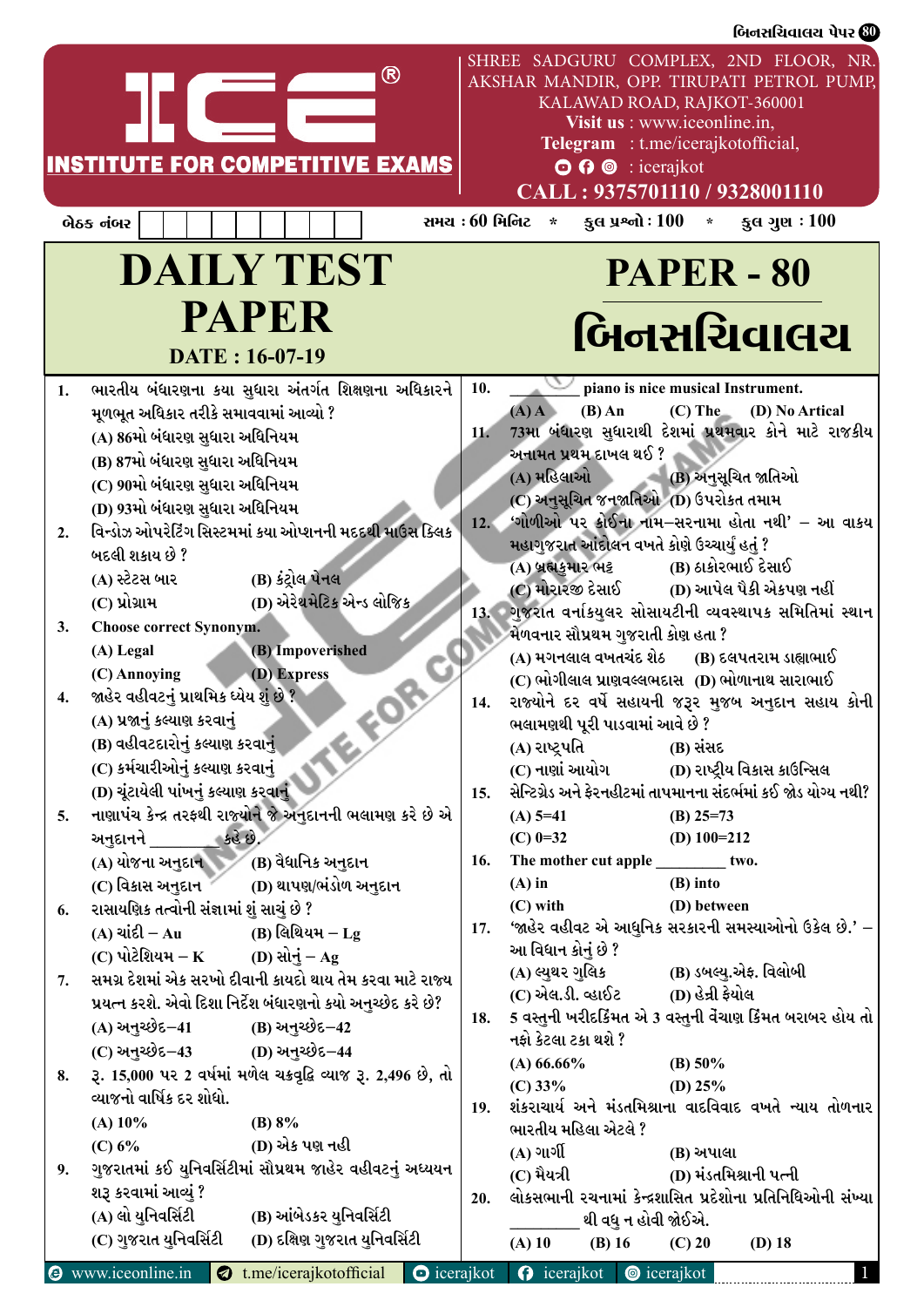|            | બિનસચિવાલચ પેપર <b>60</b>                                                                                    |         |                                                                  |
|------------|--------------------------------------------------------------------------------------------------------------|---------|------------------------------------------------------------------|
|            | 21.   ભારતમાં આઝાદી બાદ સોમનાથ મંદિરના પુનઃનિર્માણમાં કયા $\mid$ 37.   દાદા હરીની વાવ કયા શહેરમાં આવેલી છે ? |         |                                                                  |
|            | રાજપુરૃષે રસપૂર્વક આગેવાની લીધી હતી?                                                                         |         | (A) પાટણ<br>(B) અડાલજ                                            |
|            | (A) પ. મદનમોહન માલવિયા (B) સરદાર વલ્લભભાઈ પટેલ                                                               |         | (C) વિરમગામ<br>(D) અમદાવાદ                                       |
|            | (C) વીર વિકલભાઈ પટેલ<br>(D) ડો. રાજેન્દ્ર પ્રસાદ                                                             |         | 38. નાગરિક મૂળભૂત હક્કના અમલ માટે કોર્ટ નીચેનામાંથી શાનો ઉપયોગ   |
| 22.        | Your success is<br>your hard work.                                                                           |         | કરે છે ?                                                         |
|            | (A) Inspite of<br>(B) due to                                                                                 |         | $($ A) રિટ<br>(B) જાહેરનામું                                     |
|            | (C) Instead of<br>(D) At the top of                                                                          |         | (D) નોટીસ<br>(C) વટહુકમ                                          |
| 23.        | ભારતીય રાષ્ટ્રીય કોંગ્રેસના પ્રથમ મહિલા અધ્યક્ષ કોણ હતા ?                                                    |         | 39. છોકરા તથા છોકરીઓની સંખ્યાનો ગુણોતર 3 : 2 છે. જો 20% છોકરા    |
|            | (A) કેપ્ટન લક્ષ્મી સહગલ (B) એની બેસન્ટ                                                                       |         | તથા 25% છોકરીઓ ગેરહાજર હોય, તો કેટલા ટકા વિદ્યાર્થીઓ             |
|            | (C) સરોજિની નાયડ્<br>(D) વિજયાલક્ષ્મી પંડિત                                                                  |         | હાજર છે ?                                                        |
|            | 24. રાષ્ટ્રપતિની ચૂંટણીની રીત ભારતના સંવિધાનમાં કયા અનુચ્છેદમાં                                              |         | (A) 70%<br>(B) $78%$<br>$(C)$ 60%<br>(D) $55\%$                  |
|            | આપવામાં આવેલ છે?                                                                                             | $40.$ I | a bath before I took breakfast.                                  |
|            | $(A)$ અનુચ્છેદ $-52$<br>(B) અનુચ્છેદ–53                                                                      |         | (A) had taken<br>(B) have been taking                            |
|            |                                                                                                              |         |                                                                  |
|            | (C) અનુચ્છેદ–54<br>(D) અનુચ્છેદ–55                                                                           |         | $(C)$ took<br>(D) have been taken                                |
| 25.        | Subsitute one word :- "A place of good climate for   41. રાજકીય પક્ષોને ચિહ્ન કોણ ફાળવે છે?                  |         |                                                                  |
|            | Invalids."                                                                                                   |         | (A) રાષ્ટ્રપતિ<br>(B) વડાપ્રધાન                                  |
|            | (B) Retreat<br>(A) Sanatorium                                                                                |         | $(C)$ ચૂંટણી પંચ<br>(D) એકપણ નહીં                                |
|            | (C) Hospital<br>(D) Asylum                                                                                   |         | 42. બુલંદ દરવાજાની ઈમારત કયાં આવી ?                              |
| 26.        | નીચેના પૈકી કયો અમદાવાદનો સ્થાપના દિવસ ગણાય છે?                                                              |         | $(A)$ દિલ્હી<br>(B) આગ્રા                                        |
|            | (B) 26 <del>ફે</del> બ્રુઆરી<br>(A) 16 જાન્યુઆરી                                                             |         | (C) ફતેપુર સિક્રી<br>(D) લખનૌ                                    |
|            | $(C)$ 16 ફેબ્રુઆરી<br>(D) 20 જાન્યુઆરી                                                                       |         | 43. ચિત્રકાર રાજા રવિ વર્માનો ચિત્રોનો સંગ્રહ કયા શહેરમાં છે ?   |
|            | 27. રાષ્ટ્રપતિ, રાજયપાલ, ઉચ્ચન્યાયાલય વગેરેના પગાર અને ભથ્થાની                                               |         | $(A)$ અમદાવાદ $\overline{A}$<br>(B) ભાવનગર                       |
|            | જોગવાઈ ભારતના સંવિધાનમાં કયા પરિશિષ્ટમાં દર્શાવેલ છે ?                                                       |         | $(C)$ વડોદરા<br>(D) સુરત                                         |
|            | (A) પરિશિષ્ટ $-1$<br>(B) પરિશિષ્ટ–2                                                                          |         | 44. ભારતીય બંધારણમાં કયા મૂળભૂત અધિકારની ખાતરી આપવામાં           |
|            | (C) પરિશિષ્ટ $-3$<br>(D) પરિશિષ્ટ <i>–</i> 7                                                                 |         | આવી નથી?                                                         |
| 28.        | ભગવાન બુઘ્ધના પ્રથમ ઉપદેશને બોધીશાસ્ત્રમાં શું કહેવાય ?                                                      |         | (A) સ્વતંત્રતાનો અધિકાર (B) સંપતિ અધિકાર                         |
|            | (A) અષ્ટાંગ યોગ<br>(B) કેવલ્યતાન                                                                             |         | (C) શોષણ વિરોધ અધિકાર (D) સમાનતાનો અધિકાર                        |
|            | (D) મહાભિનિષ્ક્રમણ<br>(C) ધર્મચક્ર પ્રવર્તન <b>ુ</b>                                                         |         | કોમ્પ્યુટરમાં 'વાયરસ' એટલે શું ?                                 |
| 29.        | 'સંપૂર્ણ ક્રાંતિ' આંદોલનના પ્રણેતા ભારતીય રાજપુરુષ નામ શું છે ?                                              |         | (A) કોમ્પ્યુટર બગાડતુ કેમિકલ                                     |
|            | (B) મહર્ષિ અરવિંદ ઘોષ<br>(A) સંત વિનોબાભાવે                                                                  |         | (B) વાયરલ રેમેડી સોફ્ટવેર                                        |
|            | (D) મદનમોહન માલવિયા<br>(C) જયપ્રકાશ નારાયણ                                                                   |         | (C) વાયરલ ઈન્ફોર્મેશન રિસોર્સ એટ મીઝ                             |
|            | 30. હાલમાં માયા અને છાયાની ઉંમરનો ગુણોત્તર 6 : 5 છે. 15 વર્ષ બાદ                                             |         | (D) આપેલ પૈકી એકપણ નહીં                                          |
|            | આ ગુણોતર 9 : 8 થશે, તો માયાની હાલની ઉંમર શું હશે ?                                                           |         | 46. અરૂણ, વરૂણ અને કરણના ઉંમરનો સરવાળો 93 વર્ષ છે. 4 વર્ષ        |
|            | $(A)$ 21 વર્ષ<br>$(B)$ 24 વર્ષ                                                                               |         | પહેલા તેમની ઉંમરનો ગુણોતર 2 : 3 : 4 હતો. તો કરણની હાલની          |
|            | (D) 42 વર્ષ                                                                                                  |         |                                                                  |
|            | $(C)$ 30 વર્ષ                                                                                                |         | ઉંમર શું હશે?                                                    |
|            | 31. કોની ભલામણ સિવાય ચૂંટણી કમિશ્નરને હોદ્દા પરથી દૂર કરી શકાય                                               |         | (B) 27 વર્ષ<br>$(A)$ 32 વર્ષ                                     |
|            | નહીં ?                                                                                                       |         | (D) 40 વર્ષ<br>(C) 45 વર્ષ                                       |
|            | (A) મુખ્ય ચૂંટણી કમિશ્નર (B) ભારતના રાષ્ટ્રપતિ                                                               |         | 47. શબ્દસમૂહ માટે એક શબ્દ :– 'ભોજન કરવા બેસનારાઓની હાર'          |
|            | (C) પ્રધાન મંત્રી<br>(D) સંસદ                                                                                |         | (B) પંગત<br>(A) સમૂહ                                             |
| 32.        | સમાસ ઓળખાવો :– જ્ઞાનદા                                                                                       |         | (C) ભોજનાર્થી<br>(D) નોતરું                                      |
|            | (A) બહુવીહિ સમાસ<br>(B) ઉપપદ સમાસ                                                                            |         | 48. It's been raining<br>today morning.                          |
|            | (C) કર્મધારય સમાસ<br>(D) તત્પુરૃષ સમાસ                                                                       |         | $(A)$ for $(B)$ since<br>$(C)$ in<br>$(D)$ on                    |
| <b>33.</b> | ્ગુજરાતની 'વિધાનસભા સંકુલ'નું નામાભિકરણ કયા ગુજરાતી   49. She was <u>J</u>                                   |         | late that she<br>catch the train.                                |
|            | મહાનુભાવના નામ સાથે સંકળાયેલું છે ?                                                                          |         | (A) So, could not<br>$(B)$ too, can                              |
|            | (A) પૂજય રવિશંકર મહારાજ (B) સરદાર વલ્લભભાઈ પટેલ                                                              |         | $(C)$ too, can not<br>(D) So, could                              |
|            | (C) ડો. જીવરાજ મહેતા<br>(D) વિકલભાઈ પટેલ                                                                     |         | 50. અલંકાર ઓળખાવો :– 'આ રમણીનો રાગ કોને મુગ્ધ ન કરે'             |
|            | 34. દિવાળીબેન ભીલનું નામ કયા સંગીત સાથે જોડવામાં આવે છે?                                                     |         | (B) ઉપમા<br>$(A)$ રૂપક                                           |
|            | (A) લોક સંગીત<br>(B) શાસ્ત્રીય સંગીત                                                                         |         | $(C)$ શ્લેષ<br>(D) અનન્વય                                        |
|            | (C) ફિલ્મી સંગીત<br>(D) સુગમ સંગીત                                                                           |         | 51. 5 સંખ્યાની સરેરાશ 18 છે. એક સંખ્યા છોડી દેવા પર સરેરાશ 16 થઈ |
|            | 35. Hetal is more beautiful<br>Pooja.                                                                        |         | જાય છે. તો તો સંખ્યા કઈ હશે ?                                    |
|            | (B) then<br>$(A)$ than                                                                                       |         | $(B)$ 26<br>$(C)$ 27<br>(A) 25<br>$(D)$ 30                       |
|            | (D) None of these<br>$(C)$ the                                                                               |         | 52. છંદ ઓળખાવો :– 'ભણતાં પંડિત નીપજે, લખતાં લહિયો થાય            |
|            | 36. ગ્રામ પંચાયતની ખાસ સભા કેટલા દિવસની નોટિસથી મળી શકે ?                                                    |         | ચાર ચાર ગાઉ ચાલતાં, લાંબો પંથ કપાય'                              |
|            | (A) 2 દિવસ<br>(B) 5 દિવસ                                                                                     |         | (A) ચોપાઈ<br>(B) હરિગીત                                          |
|            |                                                                                                              |         | (C) દોહરો<br>(D) સવૈયા                                           |
|            | (C) 3 દિવસ<br>(D) 7 દિવસ                                                                                     |         |                                                                  |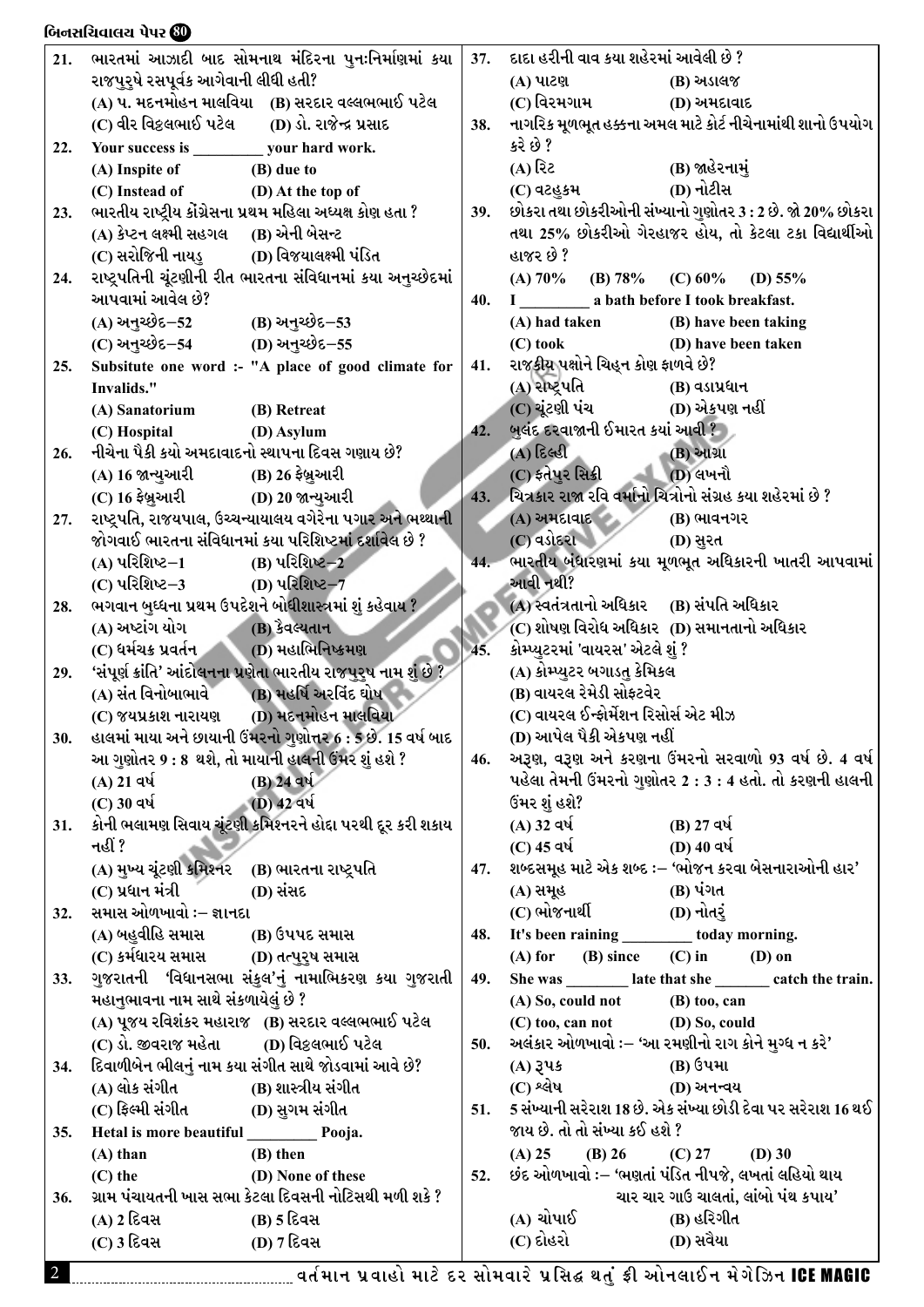## $\log_{10} \log_{10} \log_{10} \log_{10} \log_{10} \log_{10} \log_{10} \log_{10} \log_{10} \log_{10} \log_{10} \log_{10} \log_{10} \log_{10} \log_{10} \log_{10} \log_{10} \log_{10} \log_{10} \log_{10} \log_{10} \log_{10} \log_{10} \log_{10} \log_{10} \log_{10} \log_{10} \log_{10} \log_{10} \log_{10} \log_{10} \log_{10} \log_{10} \log_{10} \log_{10} \log_{10} \log_{$

| 53. | Put question Tag :- "Everyone stood up,                                    |                     | (A) She asked me if I had finished my work                                                                   |
|-----|----------------------------------------------------------------------------|---------------------|--------------------------------------------------------------------------------------------------------------|
|     | $(A)$ don't they? $(B)$ doesn't they?                                      |                     | (B) She asked me if I have finished my work                                                                  |
|     | $(C)$ didn't they? (D) aren't they?                                        |                     | (C) She asked me if She had finished her work                                                                |
| 54. | રૂઢિપ્રયોગનો અર્થ જણાવો :– હૈયું પીગળવું                                   |                     | (D) She asked me if She had finished my work                                                                 |
|     | (A) રડવું આવવું (B) કરુણા કે દયા અનુભવવી                                   | 71.                 | ચુંબકમાં સૌથી વધારે ચુંબકત્ત્વ કયાં હોય છે ?                                                                 |
|     | (C) આઘાત અનુભવવો (D) ભાવ વિભોર થઈ જવું                                     |                     |                                                                                                              |
| 55. | Change the voice :- "Do not laugh at a begger"                             |                     | (C) ચુંબકના કિનારા પર ધ્રુવો પાસે (D) બધી જગ્યાએ સરખું                                                       |
|     | (A) A begger is not at laughed.                                            | 72.                 | સંધિ છોડો ઃ– ન્યૂન                                                                                           |
|     |                                                                            |                     | (A) ન + ઊન<br>(B) નિ + ઊન                                                                                    |
|     | (B) Let a begger not be laughed at.                                        |                     | (C) ની + ઊન (D) ન્યૂ + ઊન                                                                                    |
|     | (C) You don't have to laugh at a begger.                                   | 73.                 | કયા વહીવટ શાસ્ત્રીએ જાહેર વહીવટને માનવ તત્ત્વો સાથે સંબંધ                                                    |
|     | (D) A beggar was not laughal at.                                           |                     | હોવો જોઈએ તે વાત પર ભાર મૂકવો ?                                                                              |
| 56. | સમાનાર્થી ઓળખાવો :– દૂધ                                                    |                     | (B) હર્બટ સાયમન<br>(A) રેળ                                                                                   |
|     | (B) ધવલ<br>(A) પય                                                          |                     | (C) એલ્ટન મેયો (D) રોબર્ટ દહેલ                                                                               |
|     | $(C)$ શ્વેત<br><b>(D)</b> વખ                                               | 74.                 | 'વેગળો' શબ્દનું શિષ્ટ રૂપ લખો.                                                                               |
| 57. | મોનિટરનું રિઝોલ્યુશન શેમાં માપવામાં આવે છે ?                               |                     | (A) એક વનસ્પતિ<br>(B) નજીક                                                                                   |
|     | $(A)$ PPM<br>(B) MB                                                        |                     | (C) અલગ<br>(D) ઝડપવાળો                                                                                       |
|     | $(C)$ CPS<br>$(D)$ DPI                                                     | 75.                 | નિપાત ઓળખાવો :– 'મારી રુચિ-અરુચિની જરાય દરકાર હોતી નથી.'                                                     |
| 58. | કમ્પ્યૂટર મોનિટરને __________ પણ કહેવાય છે.                                |                     | (A) ભારવાચક નિપાત (B) વિનયવાચક નિપાત                                                                         |
|     | $(A)$ DVU<br>(B) VDU                                                       |                     | (C) સીમાવાચક નિપાત (D) લટકશિયાંરૂપ નિપાત                                                                     |
|     | $(C)$ UVD<br>$(D)$ CCTV                                                    | 76.                 | ઉદર પટલ શરીરની કઈ ક્રિયામાં મદદ કરે છે?                                                                      |
| 59. | કયું વિટામિન લોહી જામવાની ક્રિયામાં મદદરૂપ છે ?                            |                     | (A) પ્રજનનક્રિયા (B) ઉત્સર્ગ ક્રિયા                                                                          |
|     | (A) સી<br>$(B)$ $\Omega$                                                   |                     | (C) પાચન ક્રિયા (D) શ્વસન ક્રિયા                                                                             |
|     | $(C)$ કે<br>(D) એ                                                          | 77.                 | અનુસૂચિત જાતિ રાષ્ટ્રીય પંચની રચના કયા અનુચ્છેદ હેઠળ કરવામાં                                                 |
| 60. | રાષ્ટ્રપતિની નિવૃત્તિ વય કેટલી છે ?                                        |                     | આવી છે ?                                                                                                     |
|     | (A) 75 વર્ષ (B) 70 વર્ષ                                                    |                     | (A) અનુચ્છેદ–328 (B) અનુચ્છેદ–342                                                                            |
|     | (D) કોઈ વય મર્યાદા નથી<br>(C) 65 वर्ष                                      |                     | (C) અનુચ્છેદ-338 (D) અનુચ્છેદ-318                                                                            |
| 61. | તળપદા શબ્દ જણાવો :– દાખડો                                                  | 78.                 | તાજેતરમાં ભારત સરકાર દ્વારા ભારતમાં સૌપ્રથમ કયા પ્રાણીનો                                                     |
|     | (A) દાખણિયું<br>(B) ડખ્ખો                                                  |                     | DNA ડેટાબેઝ તૈયાર કરવાનો નિર્ણય કરવામાં આવ્યો છે ?                                                           |
|     | (D) ઘાઘરો<br>(C) પૈસા                                                      |                     | (A) ગાય (B) ભેંસ (C) સિંહ (D) ગેંડો                                                                          |
| 62. | નિપાત ઓળખાવો :– 'તમે પૂર્વાદિત્યને કહ્યું ખરું ?'                          | 79.                 | નીચેનામાંથી એક સુવિધા એક્સેલ એપ્લિકેશનમાં જોવા મળતી નથી ?                                                    |
|     | (B) કહ્યું<br>$(C)$ ને<br>$(D)$ ખરં<br>(A) તમે                             |                     | (A) ગોલ–સીક<br>(B) મેઈલ મર્જ                                                                                 |
|     | 63. ઓપ્થેલમોલોજિસ્ટ કયા અંગના રોગના નિષ્ણાત ગણાય છે ?                      |                     | (C) ફિલ્ટર<br>(D) આપેલ પૈકી એકપણ નહીં                                                                        |
|     | $(A)$ આંખ<br>$(B)$ ગળું<br>(C) ਪગ (D) કાન                                  | 80.                 | લોકસભાના અધ્યક્ષને હોદ્દા પરથી કઈ રીતે દૂર કરી શકાય ?                                                        |
| 64. | યાંત્રિક ઊર્જાનું વિદ્યુત ઊર્જામાં રૂપાંતર કયું સાધન કરે છે?               |                     | (A) સંયુકત અધિવેશન<br>(B) મહાભિયોગ                                                                           |
|     | (A) એલ્ટિ મીટર<br>(B) ડાયનેમો                                              |                     | (C) 2/3 બહુમતી<br>(D) સાદી બહુમતી                                                                            |
|     | (C) મોનોમીટર<br>- (D) ટ્ર <del>ાન્ફ</del> ફોર્મર                           | 81.                 | લિગ્નાઈટનો ઉપયોગ શાના માટે થાય છે ?                                                                          |
|     |                                                                            |                     | (A) એલ્યુમિનિયમ મેળવવા માટે  (B) વિજળી ઉત્પન્ન કરવા માટે<br>(D) તાંબ મેળવવા માટે                             |
| 65. | કોની ભલામણ મુજબ રાજયોને કેન્દ્ર કર – આવકનો હિસ્સો મળે છે?<br>(A) આયોજન પંચ |                     | (C) સોનું મેળવવા માટે<br>ઈસરોના અધ્યક્ષ શ્રી કે. સિવને તાજેતરમાં આપેલી માહિતી અનુસાર                         |
|     | (B) નાણાપંચ                                                                | 82.                 | ભારત વર્ષ 2023માં કયા ગ્રહ પર મિશન લોન્ચ કરશે ?                                                              |
|     | (C) નીતિ આયોગ<br>$(D)$ કેન્દ્ર સરકાર                                       |                     |                                                                                                              |
| 66. | રેખાંકિત ક્રદંત ઓળખાવો ઃ– 'ચા <u>પીને</u> હું નીકળ્યો છું'                 |                     | (A) બુધ<br>$(D)$ શનિ<br>$(C)$ શુક્ર<br>$(B)$ ગુરૂ<br>નીચેનામાંથી કયા રાજયમાં દ્વિગૃહી વિધાનમંડળ ધરાવતા નથી ? |
|     | (A) વર્તમાન કુદંત<br>(B) ભૂતકુદંત                                          | 83.                 | (B) આંધ્રપ્રદેશ<br>(A) મહારાષ્ટ્ર                                                                            |
|     | (C) ભવિષ્ય કુદંત<br>(D) સંબંધક ભૂતક્રદંત                                   |                     | (C) તેલંગાણા<br>(D) મધ્યપ્રદેશ                                                                               |
| 67. | સાચી જોડણી શોધો.                                                           | 84.                 | તાજેતરમાં ભારતના પ્રથમ બ્લડ બેન્ક વોલેટનો કઈ જગ્યાએથી                                                        |
|     | (A) પાટાપિંડી<br>$(B)$ પાટાર્પીડિ                                          |                     | પ્રારંભ થયો છે ?                                                                                             |
|     | (C) પાટાપીંડી<br>(D) પાટાપિંડિ                                             |                     | (A) દિલ્હી<br>(B) જયપુર                                                                                      |
| 68. | કહેવતનો અર્થ લખો :– 'વાડ થઈને ચીભડાં ગળે'                                  |                     | (D) ગાંધીનગર<br>(C) મુંબઈ                                                                                    |
|     | (A) ભક્ષક જ રક્ષક થાય                                                      | 85.                 | MS EXCELમાં કોઈ સંખ્યાનું વર્ગમૂળ શોધવા માટે કયા વિધેયનો                                                     |
|     | (B) રક્ષક જ ભક્ષક થાય                                                      |                     | ઉપયોગ કરવામાં આવે છે ?                                                                                       |
|     | (C) વખાણીએ તે ખરાબ નીવડે                                                   |                     | $(A)$ SQR $()$<br>$(B)$ SQRT $()$                                                                            |
|     | (D) કદી કુટુંબ તકરાર વગરનું ન હોય                                          |                     | (C) MOD()<br>(D) MODEL()                                                                                     |
| 69. | ભાષાપંચની નિમણૂક કરવાની સત્તા કોની છે ?                                    | 86.                 | ભવિષ્ય માટેની કેડી તેમજ સંચાલકીય કાર્યોનો પાયો કોને ગણવામાં                                                  |
|     | (A) ઉપરાષ્ટ્રપતિ<br>(B) મુખ્ય ચૂંટણી કમિશ્નર                               |                     | આવે છે ?                                                                                                     |
|     | (C) રાષ્ટ્રપતિ<br>(D) સંસદ                                                 |                     | (B) માહિતીપ્રેરણ<br>(A) આયોજન                                                                                |
| 70. | Give direct to indirect speech :-                                          |                     | (C) અંદાજપત્ર<br>(D) પ્રબંધ                                                                                  |
|     | She said to me, "Have you finish your work"?                               |                     |                                                                                                              |
|     | <b>E</b> www.iceonline.in<br>$\bullet$ t.me/icerajkotofficial              | $\bullet$ icerajkot | $\theta$ icerajkot<br><b>@</b> icerajkot<br>$\mathbf{3}$                                                     |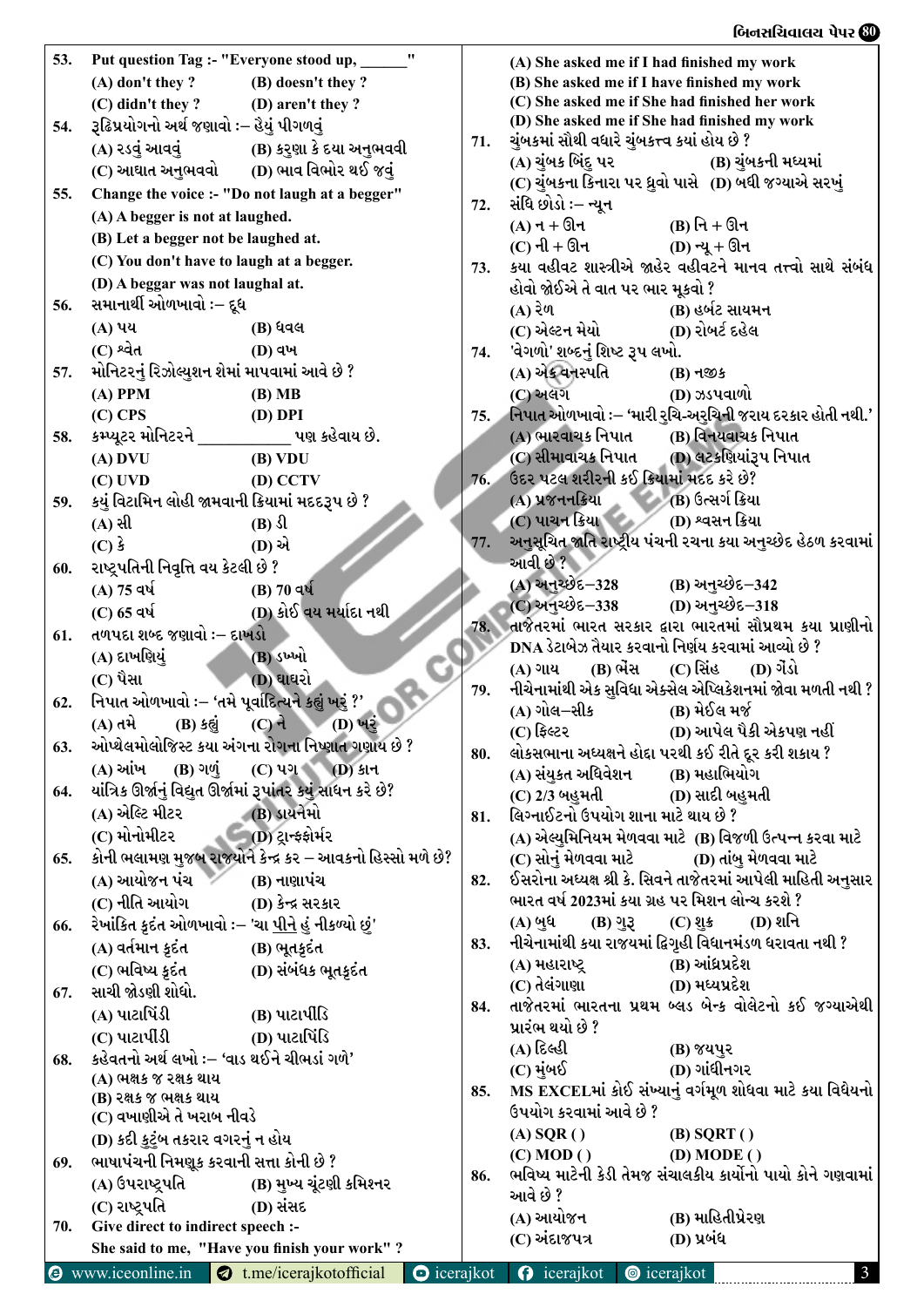